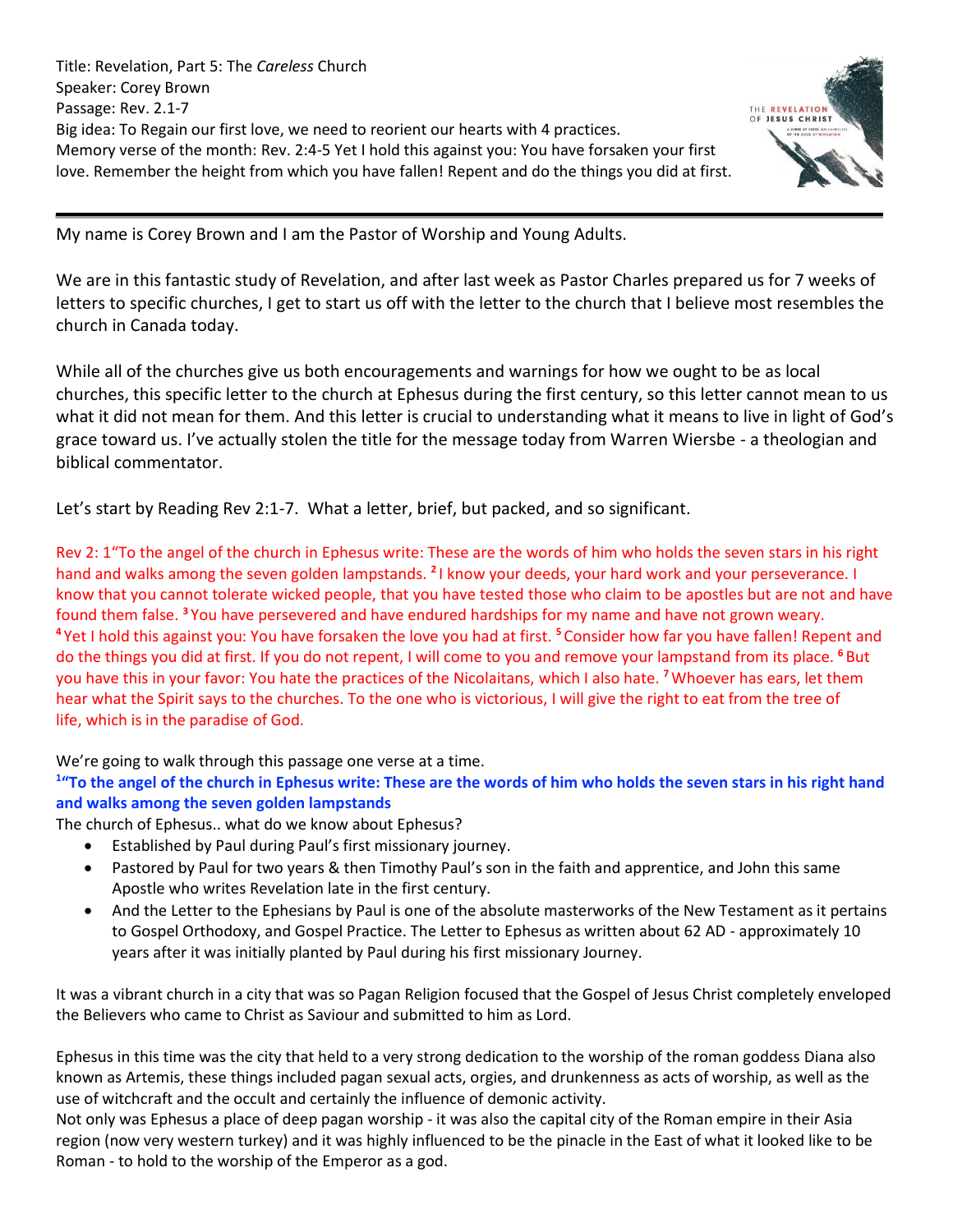When Paul got to Ephesus and encouraged the disciples he met there, he had to take them from ground zero - and help them to understand the importance of the Gospel. So 10 years on, after establishing the Church in Ephesus, and after the time which Paul spent in Ephesus, approximately 2 years during his 2nd missionary journey, he writes a Letter, from prison in Rome to the church that is now functioning in Ephesus to solidify them in Gospel Doctrine, and Gospel Life/Culture.

### **the one who holds the seven stars, and the one who walks among the seven lampstands**

We know from last week who these stars are likely to represent - the pastors, the elders, the leaders of these churches, and the lampstands were likely the churches themselves - Ephesus, Smyrna Pergamum, and so on.

But what happens if we miss this? What if we miss who it is that is speaking here - and we relegate the biblical statement to just a mere man - after all this was John's pen to paper. But no - it is the Lord Jesus Christ himself speaking to John, telling John what to write. This is the voice of King Jesus - telling the people at the church in Ephesus, at the time of writing, 96 AD, what it meant to be faithful to him.

## **2 I know your deeds, your hard work and your perseverance. I know that you cannot tolerate wicked people, that you have tested those who claim to be apostles but are not, and have found them false.**

I know your works - well these are the works prepared in advance for them - Eph 2:10, and your perseverance which is what the people we commended for by Paul in the letter to the Ephesians in 62AD.

Jesus knows that they do not tolerate - or better - embrace evil people as their own.

Jesus knows they test those who call themselves apostles and teachers, they test them against the word, and the Gospel to ensure that they hold themselves firm against false teachers.

One word that is important here is the word labour. It really means toiling until exhaustion, and endurance, meaning, continually doing so - they were effectively in a constant state of toiling, doing good things, things that Jesus says he knows.

This word for Jesus' knowing – it isn't just an issue of his acknowledgement of their efforts, but he is aware of, and is pleased with - most of the letters in the New Testament, are specifcally about continuing in the work of the Gospel with perseverance and also to be on watch and on guard for false teachers, testing and proving them.

### **<sup>3</sup> You have persevered and have endured hardships for my name and have not grown weary.**

Jesus tells them that he knows of their perseverance and so what we know of Ephesus here is that they have faithfully served Jesus', his mission and church for about 40 years, from AD 53, to now likely 96 AD. And so, everything seems to be a gleaming success - Ephesus, in the area in which they were, pursuing the mission, remaining doctrinally faithful, and doing the things they are supposed to do, it seems as if this is the perfect church.

### **<sup>4</sup> Yet I hold this against you: You have forsaken the love you had at first.**

But… but.... but… Lord, we've done all the things you've asked us to do, we've kept false teachers at bay, we've worked hard labouring, working, and doing all the things we thought you wanted us to do. We've kept ourselves religiously pure.

One Commentator says this: What we do for the Lord is important, but so is why we do it! If we are sure to be committed to right beliefs, and right behaviors but for the wrong reasons, or worse, to do them while being doubleminded, we fool ourselves of our devotion to Jesus, and are marked by hypocrisy.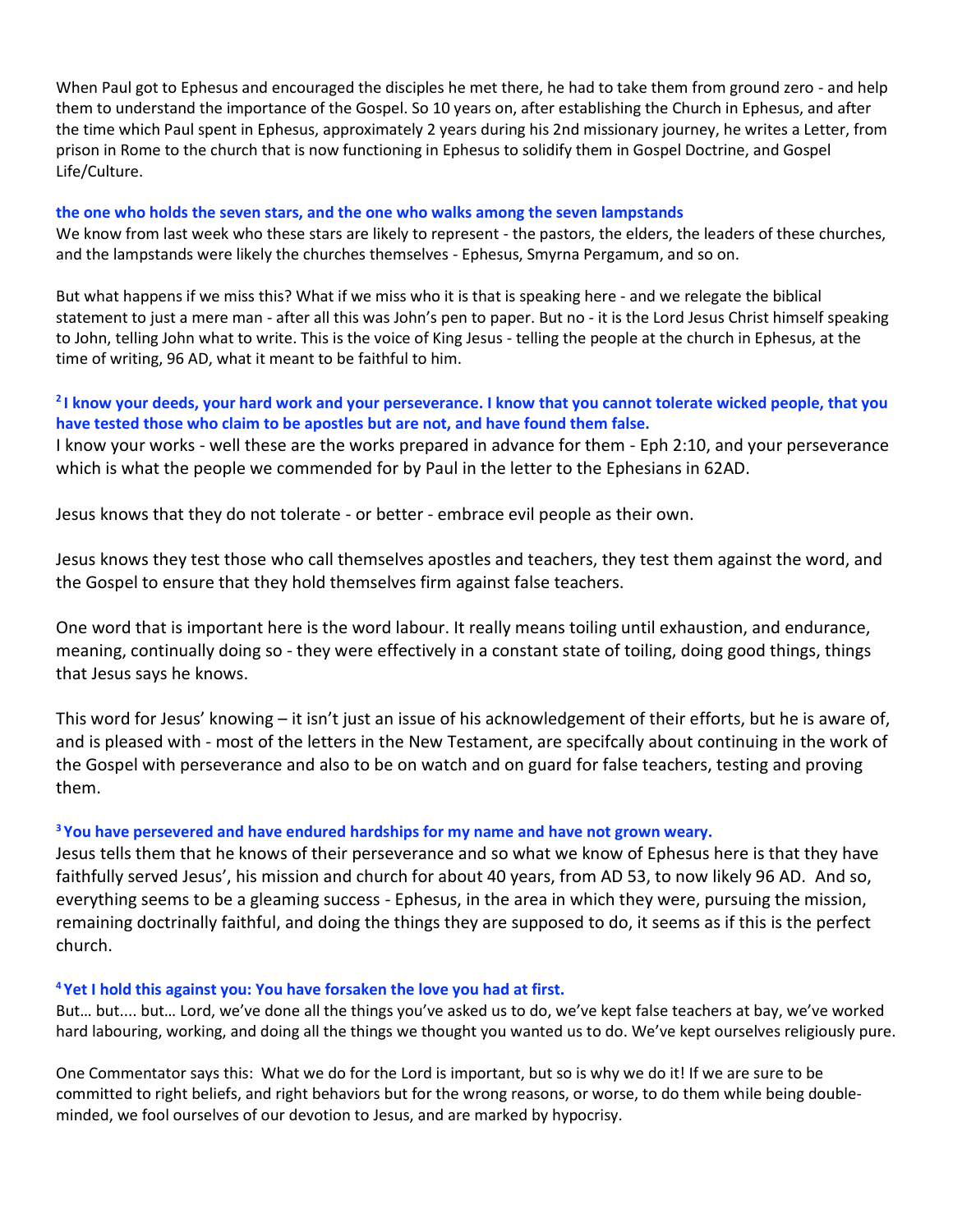Let's read this quote from *The Bible Exposition Commentary Chapter Two: Christ and the Churches, Part 1 (Revelation 2)*.

*"Though they had retained purity of doctrine and life and had maintained a high level of service, they were lacking in deep devotion to Christ. How the church today needs to heed this same warning, that orthodoxy and service are not enough. Christ wants believers' hearts as well as their hands and heads."*

#### Just think of it:

It is possible to serve, sacrifice, and suffer "for My name's sake" and yet not really love Jesus Christ! The Ephesian believers were so busy maintaining their separation that they were neglecting adoration. Labor is no substitute for love; neither is purity a substitute for passion. The church must have both if it is to please Him. Jesus to the world we need to be different, set apart, focused, labouring for the Lord, and pure. BUT - and oh this is so much more significant, The Reason for out doing these things.

If it is not because of our Great love of Jesus - it is just doing things. Actions fitting for reclaiming our First Love, in Tim Kellers Excellent book - The Meaning of Marriage, he lays out what it actually looks like to be a person who is continually being filled with the Holy Spirit.

*"This does not happen overnight, of course. It takes years of reflection. It requires disciplined prayer, Bible study and reading, innumerable conversations with friends, and dynamic corporate worship" Tim Keller*

## **<sup>5</sup> Consider how far you have fallen! Repent and do the things you did at first. If you do not repent, I will come to you and remove your lampstand from its place.**

Look at the Grace that Jesus extends to them. He says – if you want to make your way back - repent, believe, change, and he's actually not even asking them to do something different, he's asking them to do things they've already done go back, and do what you did at first.

This is a warning of Grace. This is Jesus telling them - if you do this, it will go well for you If you love me first, and do not neglect the God of your salvation, you will have greater joy and be found faithful. Because the result of continuing in this - busy-work, program driven business, for the sake of doing, and not out of loving Jesus - he tells us what he will do.

Jesus will remove the lampstand. What does that mean?

Because we know the lampstand is the churches - the 7 churches that Jesus is talking about - he is not speaking of them losing their salvation, but their influence.

Jesus is basically saying here - if you don't go back to pure gospel centered Christianity, I will remove your church, I will remove your influence, I will not allow a church to be loveless of its husband and to go on saying that they are mine.

So much could be said here, but we don't have the time.

Then Jesus gives them a little encouragement he says - at least you aren't as bad as these Nicolaitans. **<sup>6</sup>But you have this in your favor: You hate the practices of the Nicolaitans, which I also hate.**

While we don't know exactly what the Nicolaitans were doing, we do know that their practices were hated by Jesus. Apparently, these were a group of people who would try and infiltrate the church to have them accommodate both the worship of Jesus, and the worship of the emperor and other false gods.

The idea is called syncretism - the idea that mixing these practices was no issue at all - and was actually more pure doctrine. See the issues here are not so much about what we are doing but why we are doing it. It must be out of love for God, and his kingdom.

The issue for the Ephesians was not that their actions were wrong, they didn't need to change their actions, they needed to change their affections They needed to focus on what they loved - namely - Jesus himself We Don't need more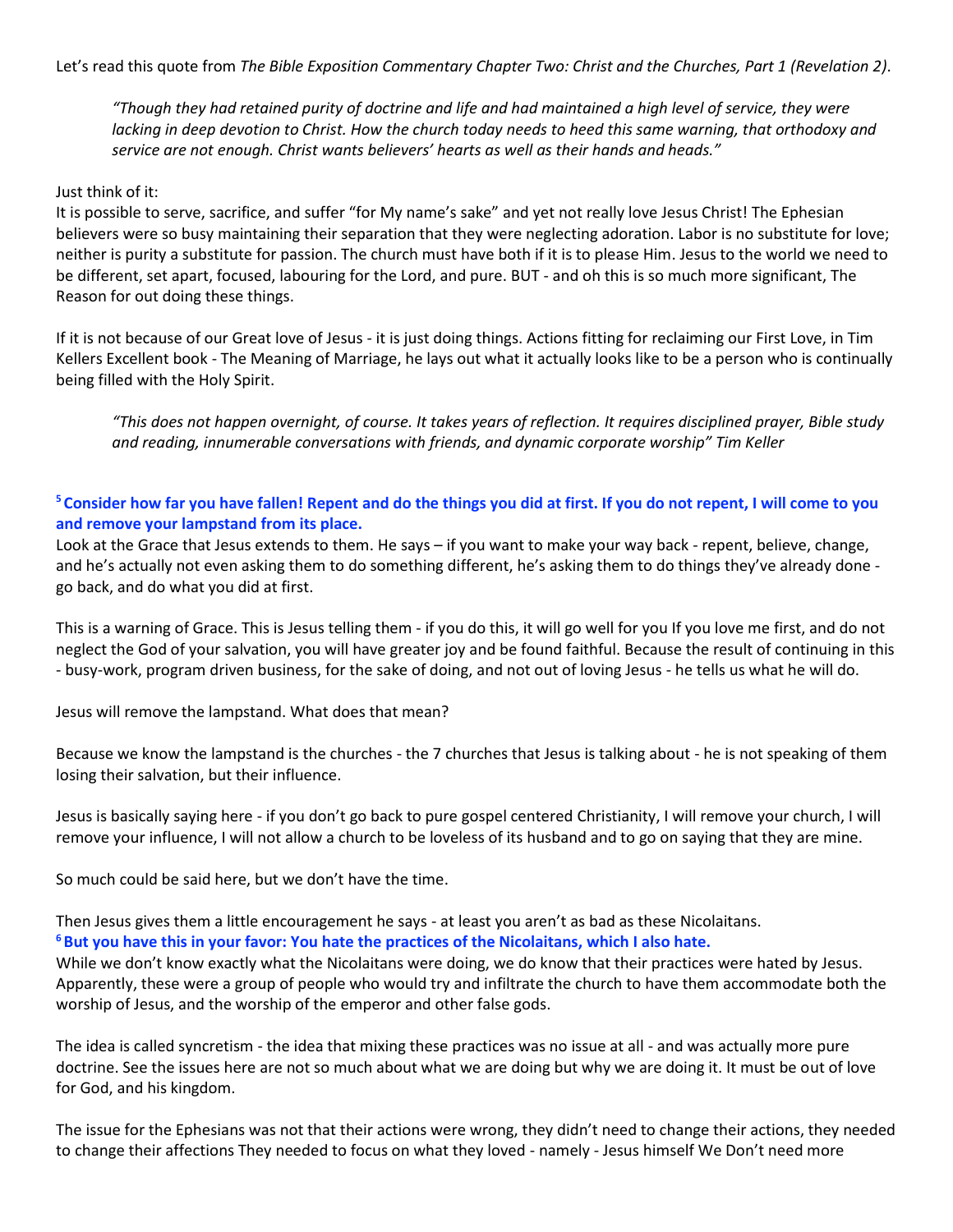activities to help our Love for Jesus - we need a better view of Jesus - we need a better belief about Jesus, we need to be floored with who He is again.

We need to preach the Gospel.

- Created to be in relationship.
- We sinned and shattered this relationship.
- Jesus comes to live in perfect relationship to God so that he can offer us his life, died to defeat sin, satan and hell, by taking the wrath of God against our sin upon himself, out of love for his people, was buried to pay the penalty of what sin has bought us, and was risen on the third day to prove his innocence, and to defeat Death itself, and offer us life eternal)

Want a Grandeur view of Jesus.

Here is a passage to get you started:

Colossians 1:15–20 CSB He is the image of the invisible God, the firstborn over all creation. For everything was created by him, in heaven and on earth, the visible and the invisible, whether thrones or dominions or rulers or authorities— all things have been created through him and for him. He is before all things, and by him all things hold together. He is also the head of the body, the church; he is the beginning, the firstborn from the dead, so that he might come to have first place in everything. For God was pleased to have all his fullness dwell in him, 20 and through him to reconcile everything to himself, whether things on earth or things in heaven, by making peace through his blood, shed on the cross.

Church - we need to re-orient our hearts around some basics, in a better way.

### **Big idea: To Regain our first love, we need to reorient our hearts with 4 practices.**

## 1.We lose our love for Christ when the Gospel becomes an offer we accepted, and not our source of life.

This is beyond just an understanding of the gospel as a message for salvation at a one-time event. No, to truly understand how we were saved, how we are being saved, and how we will ultimately be saved (from death, sin, hell, and ourselves) we need to shift our thinking from the gospel as a message only to be preached to those needing to be "converted" but to our own hearts, every… single… day.

Colossians 1:23 CSB 23 if indeed you remain grounded and steadfast in the faith and are not shifted away from the hope of the gospel that you heard. This gospel has been proclaimed in all creation under heaven, and I, Paul, have become a servant of it.

Notice that word that Paul uses there, if you remain - this is so specific, you can't move from this.

Tim Keller wrote this simple tweet while writing his commentary on Galatians "We never move on from the Gospel to something more. We never can and we never need to."

Galatians 1:6–7 CSB I am amazed that you are so quickly turning away from him who called you by the grace of Christ and are turning to a different gospel— not that there is another gospel, but there are some who are troubling you and want to distort the gospel of Christ.

Here is the problem - we are so quick to assume the benefits of the Gospel, but miss out on the beauty of the Gospel, it is the only thing that has the power to save. See - the first love of any of us, is to be so completely engulfed in not only the message, or the words of the Gospel, but the gratitude and worship that flows from the realities of the Gospel. We can never move on from the Gospel. when you do, religion enters in, and we miss out on the call to the relationship that Christ has bought for us. We miss out on the lifegiving reality that Jesus has done for us, what we could never do, so that we can have the life, we could never live.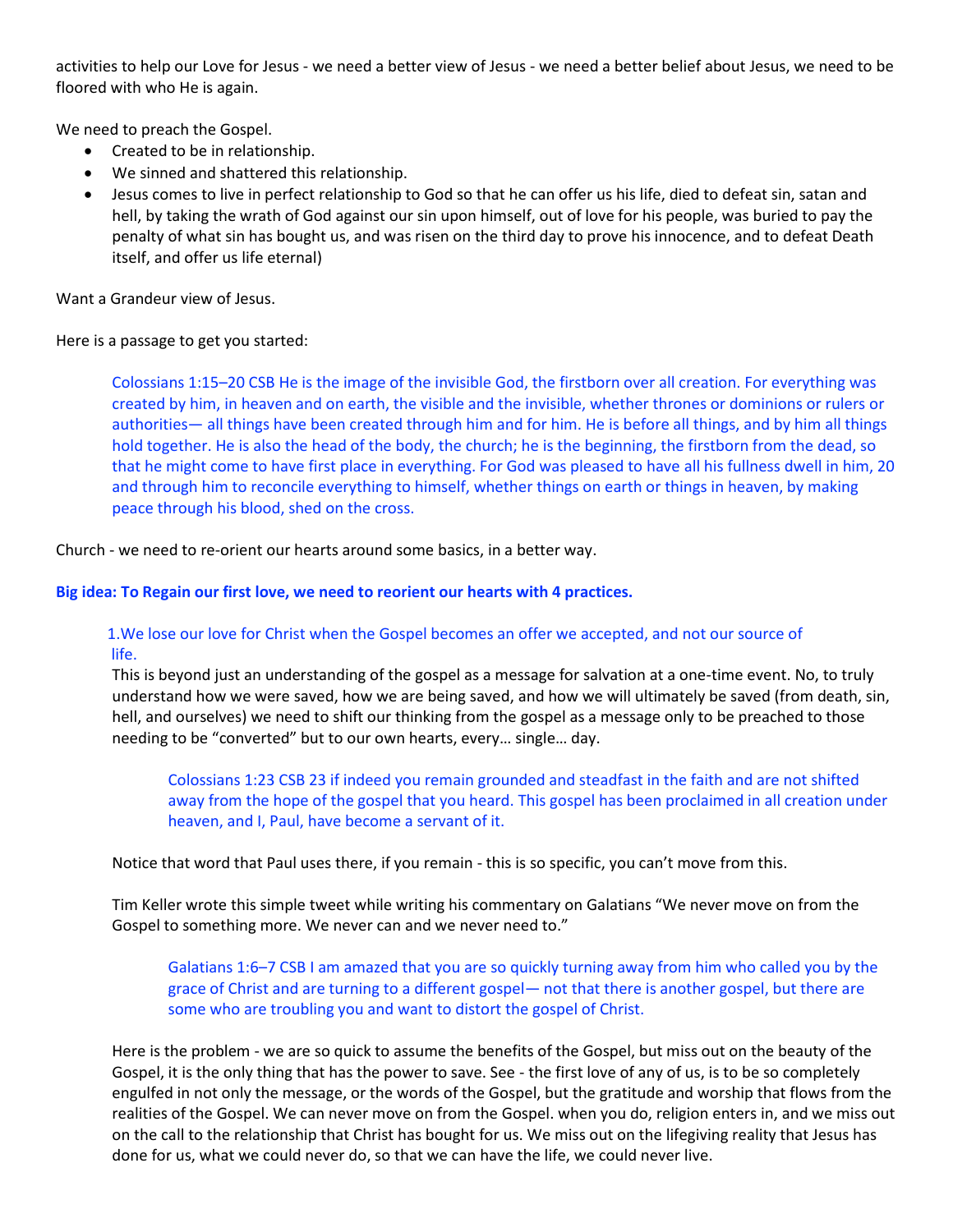#### 2. We lose our Passion for Christ when worship becomes a religious activity and not a Weapon of Faith.

This flows directly from the realities of seeing the Gospel as our source of Life - when we truly walk in the truth of the Gospel each and every day, we actually worship God first - we put him first, we solidify the truth as central, and then the Enemy cannot derail us, because we are Worshipping Christ for the Most important thing in our lives And what it is that we are worshipping Christ for - his great… deep… all consuming… perfect… sacrificial love for us.

### Psalm 63:3 CSB My lips will glorify you because your faithful love is better than life.

See when we have this perspective of worship, lifelong, corporate, constant worship, this is the weapon that we use to defeat the enemy - the truth of God's word on our lips, overflowing out of our hearts as we set Jesus where he rightfully should be, central on the throne.

Psalm 150:4 CSB Praise him with tambourine and dance; praise him with strings and flute.

1 Peter 1:3–5 NIV84 Praise be to the God and Father of our Lord Jesus Christ! In his great mercy he has given us new birth into a living hope through the resurrection of Jesus Christ from the dead, and into an inheritance that can never perish, spoil or fade— kept in heaven for you, who through faith are shielded by God's power until the coming of the salvation that is ready to be revealed in the last time.

Look at this weapon, your inheritance, or the rights of the Gospel, are applied to you through faith, your love of Christ, and that is what shields you in God's power - until these end events of Revelation are completed.

 3. We lose our Desire for Christ when Prayer becomes an obligation and not an experience of His presence. Action can often lead to affection. The importance of this cannot be overlooked.

When you start into the practices of the Bible, in particular prayer, regular, dedicated solitary written or spoken (out loud), prayer, leads to an affection for prayer, and a greater desire for more prayer, for more of God's presence. Prayer should be not an obligatory experience or perfunctory actions just done so that we can check it o" of our list of "religious activities, but the very desperate wait on God to meet with us in the fulness of his presence. When Paul talks about being "caught up in the third heaven", and as Pastor Charles spoke about last Sunday, in prayer we can become so deeply "entranced" (and I use that word very carefully), that we experience God's presence when we are committed not only to telling him what we want, but when we sit in wait, expectant of his presence among us.

But here is the reality of this situation - when our prayers become lifeless, we lose our desire to have Christ near us, we have lost our desire.

Remember those early days (if you can), or the most stimulating and expressional times of prayer in your life where everything was about Jesus, when you wanted to seek him, you wanted to see him, you wanted to experience his nearness to you.

THIS IS the whole Purpose of Prayer, to invite God into our space, in submission and desire to see how Jesus is changing us, and will change us.

Do not let prayer become a perfunctory experience, change up the way you prayer - write it out, pray through the psalms, say to God what he has said to you - and watch how Gods presence in the person of Jesus through the work of his holy spirit. This is a struggle for many people - including myself.

### 4. We lose our Awe of Christ when the Bible becomes a textbook and not the Word of God.

When was the last time you sat reading the Bible are were completely floored at the work of Christ in the pages of Scripture.